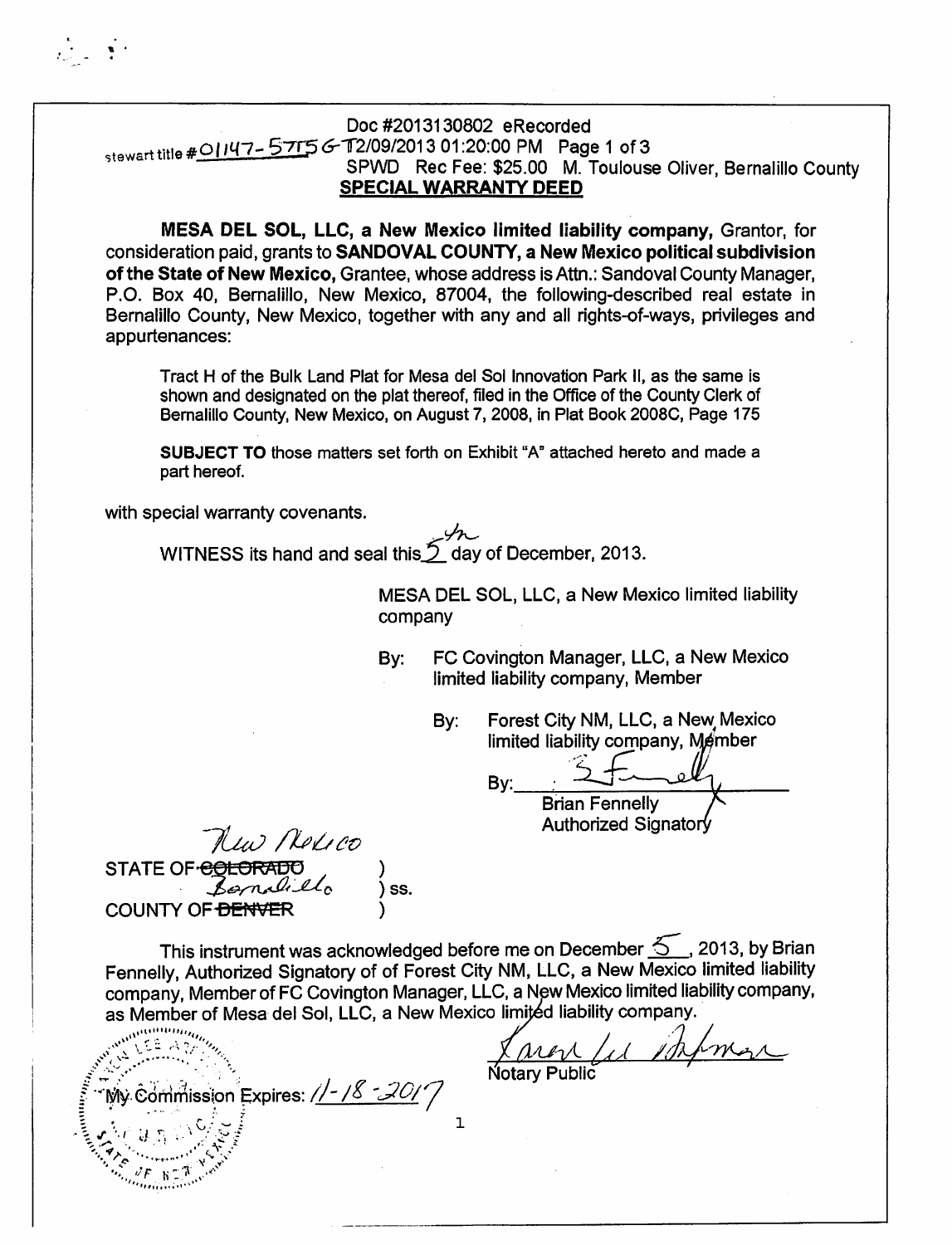stewart title #  $O(147 - 57156T)$ 

## SPECIAL WARRANTY DEED

MESA DEL SOL, LLC, a New Mexico limited liability company, Grantor, for consideration paid, grants to SANDOVAL COUNTY, a New Mexico political subdivision of the State of New Mexico, Grantee, whose address is Attn.: Sandoval County Manager, P.O. Box 40, Bemalillo, New Mexico, 87004, the following-described real estate in Bernalillo County, New Mexico, together with any and all rights-of-ways, privileges and appurtenances:

Tract H of the Bulk Land Plat for Mesa del Sol Innovation Park II, as the same is shown and designated on the plat thereof, filed in the Office of the County Clerk of Bernalillo County, New Mexico, on August 7, 2008, in Plat Book 2008C, Page 175

SUBJECT TO those matters set forth on Exhibit "A" attached hereto and made a part hereof.

with special warranty covenants.

WITNESS its hand and seal this  $\overline{D}$  day of December, 2013.

 $\overline{\phantom{a}}$  SS.

MESA DEL SOL, LLC, a New Mexico limited liability company

- By: FC Covington Manager, LLC, a New Mexico limited liability company, Member
	- By: Forest City NM, LLC, a New Mexico limited liability company,  $M$ ember

 $Bv:$ 

Brian Fennelly

The Review of Authorized Signatory STATE OF COLORADO

COUNTY OF DENVER

n ; ' v V C " more " W E N

This instrument was acknowledged before me on December  $\delta$ , 2013, by Brian Fennelly, Authorized Signatory of of Forest City NM, LLC, a New Mexico limited liability company. Member of FC Covington Manager, LLC, a New Mexico limited liability company, as Member of Mesa del Sol, LLC, a New Mexico limitéd liability company.<br>  $\begin{pmatrix} \frac{1}{2} & \frac{1}{2} & \frac{1}{2} & \frac{1}{2} & \frac{1}{2} & \frac{1}{2} & \frac{1}{2} & \frac{1}{2} & \frac{1}{2} & \frac{1}{2} & \frac{1}{2} & \frac{1}{2} & \frac{1}{2} & \frac{1}{2} & \frac{1}{2} & \frac{1}{2} & \frac{1}{2} & \frac{1}{$ 

My-Commission Expires:  $//-$  /8 - 20/ 7

 $\ell$ ,  $\ell$  /  $\ell$ 

Recorded Electronically ID 2013130802 ali7lo<br>2013 Time 1:20 Pm  $rad110$ County **BL**<br>Date 12  $12$ Simplifile.com 800.460.5657

 $\mathbf{1}$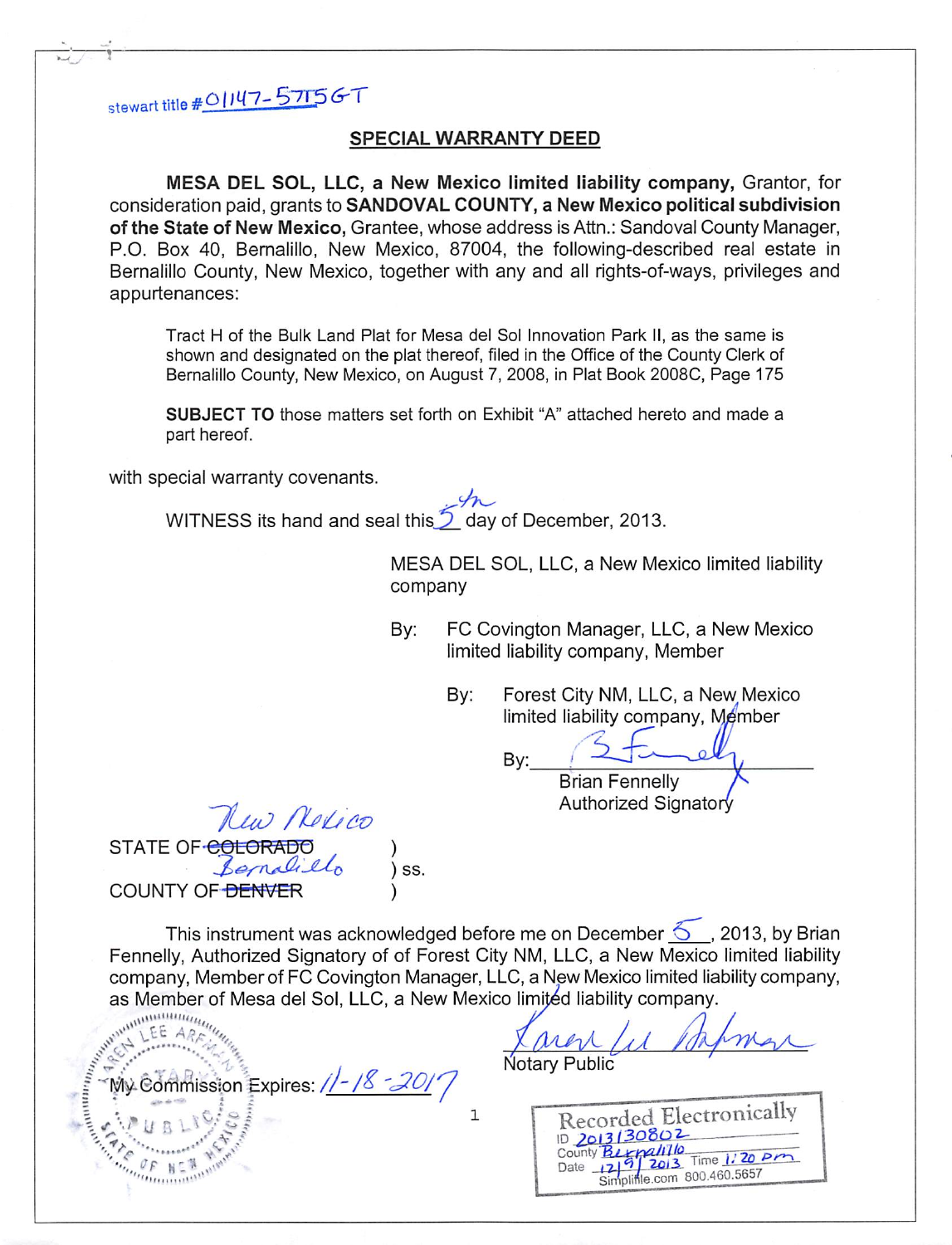

# TO CAN CONTRACTORES

المتعمل والمستوقي المراجح

与有些的相比,对这样的主要的**的是否是否是的**相同的。 医肠血病脾 计可以表示数据 网络意大利的 ာများသည်ရှိများက သံသမ်းညမှန်းတွေ့ရှိ သင်<sup>ရှိသွ</sup>င်း သင့်အသည် မဟာဝန်နှင့် သမည်တွေကြီးသည့်သည်ရွှေသို့များရှိရှိခဲ့ရသည် အဆုံးသမ်းမ rd, An Anglais, thuilling Byonard a fact the Capturellah Kild Challens Inn Aug than a second of the Contract of the first of the second state of the path of the second second second Les Primieres de

ිස්තුවෙයු මුවේ වැඩි විදුලිවෙහි සිදුවේද්රාසිතය. ඇගැනි මග වෙළිදී මට දුරටේ දැවුවේ දැයට දුව සඳහි වැටිදි දැවුරුම he sold for the second community of the light species for the property Holder Schaus and Constanting and the School of the School

的Sando (Constitution Action Color) (Second Constitution Constitution) 不算的 经工厂

> ales strange programmer and a  $\sim 100$

折风吹捧 地震学 医定院的 Quebeca 사용 상품 Canada (1984)

val le glaci perafikish kilip - Cili, aju jik je 化污腐解的的

1980 - Alexandria Carl Garagan durante et al 1980. en for the State of the Second Property of the Second Property of the Second Property of the Second Property of

And Marchell Cildery of Photo i 的动手的复数形式 的复数复数复数超级重新 计对应

> **COURS POINTING** *បត*ែកស្ថិត<del>និង</del>ការស្ថិត

**There will deal to** 

The **Property of App 19** The Coll

andria da civiliza de la Bandaría de Santo de Carlos de Caractera de Alegran de la 1949. Miller a banda (b. 1941) Alangay a Chalif yan tiri (1937 a 1996 a hiyangan katika tang banyan ng paggayar 그 사용 이 사람들은 아이의 사진을 하고 있다. 그는 그는 그의 사람들의 사람들이 나서 그는 그는 사람들이 있다. An Angels William March (1960) was the Communication of the Communication

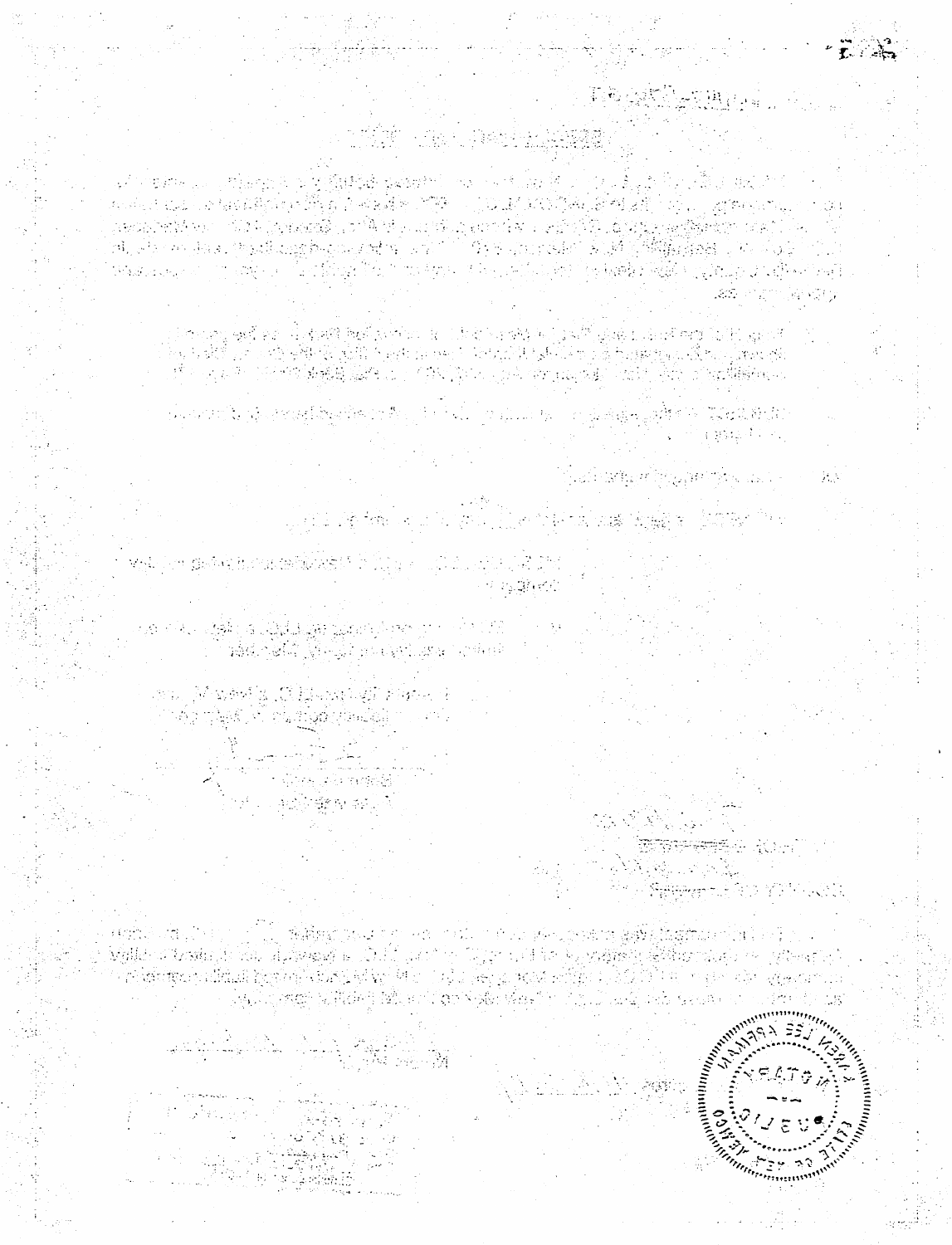### EXHIBIT "A"

- 1. Grant document dated August 3,1914 by the Department of the Interior, General Land Office to the State of New Mexico, under its grant for University purposes, made by the Act of June 20,1910 (36 Stat. 557):
- 2. Reservations and exceptions in the State of New Mexico Amended Exchange Patent by the Commissioner of Public Lands for the State of New Mexico Commissioner of Public Lands, Trustee for the Enabling Act Trust created by Act of June 20, 1910, 36 Stat. 557, Ch 310 granted to the Regents of the University of New Mexico dated May 27, 2008;
- 3. The Declaration of Covenants And Restrictions For Mesa Del Sol Relating to Pacifica Property and Right of First Refusal recorded July 7,2006 in Book A120, Page 640 as Doc. No. 2006100924 and in Declaration of Intent to File Covenants, Conditions and Restrictions recorded July 7, 2006 in Book A120, Page 641, as Doc. No. 2006100925, records of Bernalillo County, New Mexico;
- 4. Public Utility Easements, and incidental purpose thereto, reserved along the westerly and southerly ten (10) feet of the insured premises, as shown on the recorded plat, recorded in Plat Book 2008C, Page 175, records of Bernalillo County, New Mexico;
- 5. Permanent Easement between Mesa Del Sol, LLC, a New Mexico limited liability company and Mesa-Innovation Park Building 2, LLC, a New Mexico limited liability company and the Albuquerque Bernalillo County Water Utility Authority, a New Mexico political subdivision, recorded December 16, 2008 as Doc. No. 2008131773, records of Bernalillo County, New Mexico;
- 6. Assignment of Land use Authorizations by The Regents of the University of New Mexico to Mesa del Sol, LLC, a New Mexico limited liability company, recorded June 21, 2006 in Book A119, Page 1085, as Doc. No. 2006091344, records of Bernalillo County, New Mexico;
- 7. Notice of Airport Impacts and Covenant Not to Sue, recorded July 7,2006, in Book A120, Page 642, as Doc. No. 2006100926, records of Bernalillo County, New Mexico;
- 8. Level A Development Agreement by and between Forest City Covington NM, LLC, a Nevada limited liability company and The City of Albuquerque, a New Mexico municipal corporation, recorded March 21, 2006, in Book All3, Page 9604, as Doc. No. 2006039738, records of Bernalillo County, New Mexico;
- 9. Mesa Del Sol Phase 1, Level B. Development Agreement by and between Mesa Del Sol, LLC, a New Mexico limited liability company, and the City of Albuquerque, a New Mexico municipal corporation, dated November 28, 2007, recorded December 3, 2007, as Doc. No. 2007-163468 and amended by First Amendment to Mesa Del Sol Phase I Level B Development agreement, recorded August 22, 2011 as Doc. No. 2011075937, records of Bernalillo County, New Mexico;
- 10. Master Development Agreement Mesa Del Sol Tax Increment Development Districts 1 Through 5, by and among the City of Albuquerque, New Mexico, Mesa Del Sol, LLC, and Mesa Del Sol Tax Increment Development Districts 1 Through 5, recorded June 19, 2008, as Doc. No. 2008070059, and amended by First Amendment, recorded March 30, 2010, as Doc. No. 2010026776 and amended by First Amendment to Master Development Agreement for Mesa Del sol Tax Increment Districts 1 Through 5 By and Among The City of Albuquerque, New Mexico, Mesa Del Sol, LLC and Mesa Del Sol Tax Increment Development Districts 1 Through 5, recorded August 22, 1911 as Document No. 2011075938, records of Bernalillo County, New Mexico;